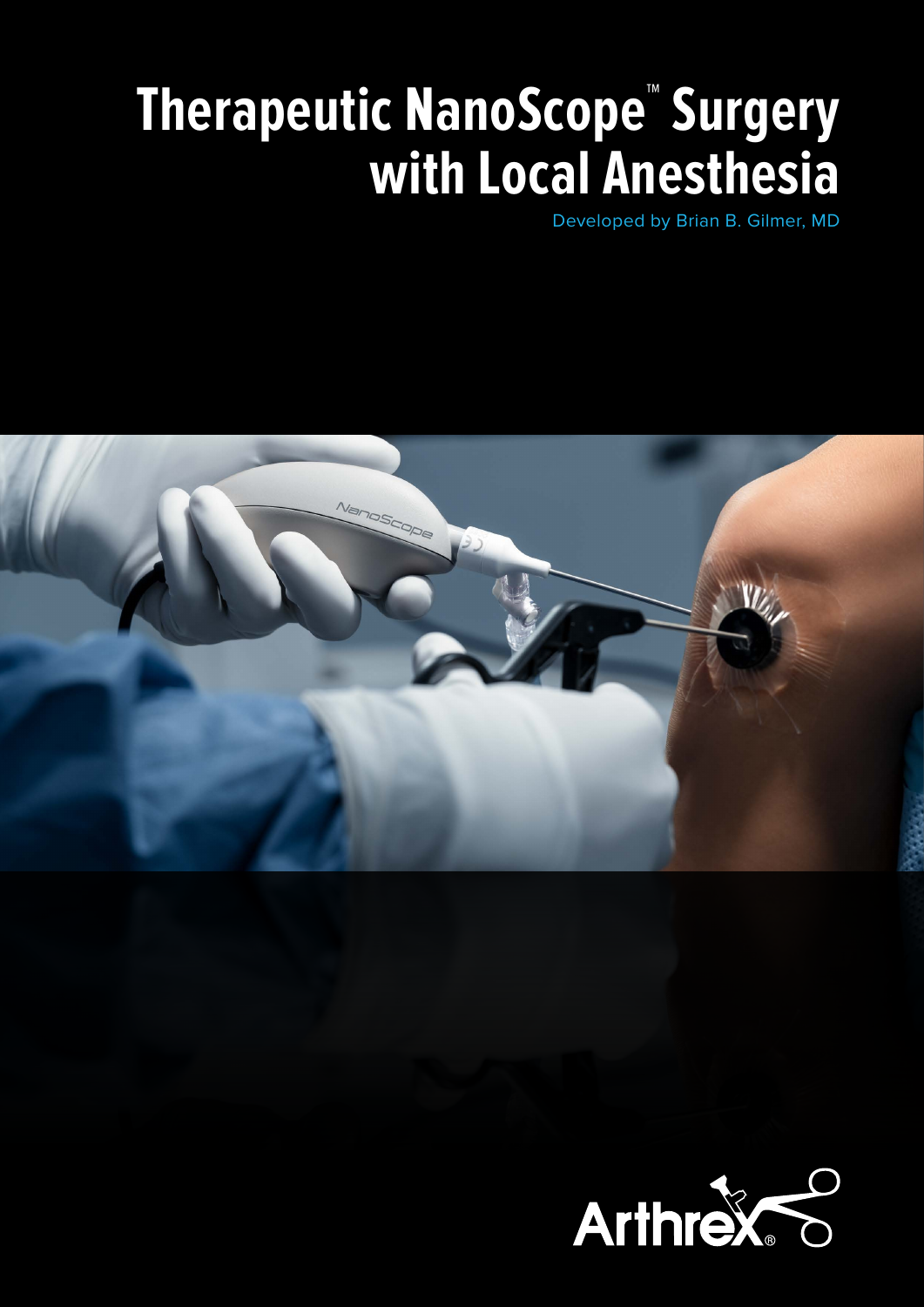# **Table of Contents**

|                                                | 03 |
|------------------------------------------------|----|
|                                                | 03 |
|                                                | 03 |
|                                                | 03 |
|                                                | 04 |
|                                                | 04 |
|                                                | 04 |
|                                                | O7 |
|                                                | 07 |
|                                                | 08 |
| Diagnostic Nano Arthroscopy Dictation Template | 08 |
|                                                | 10 |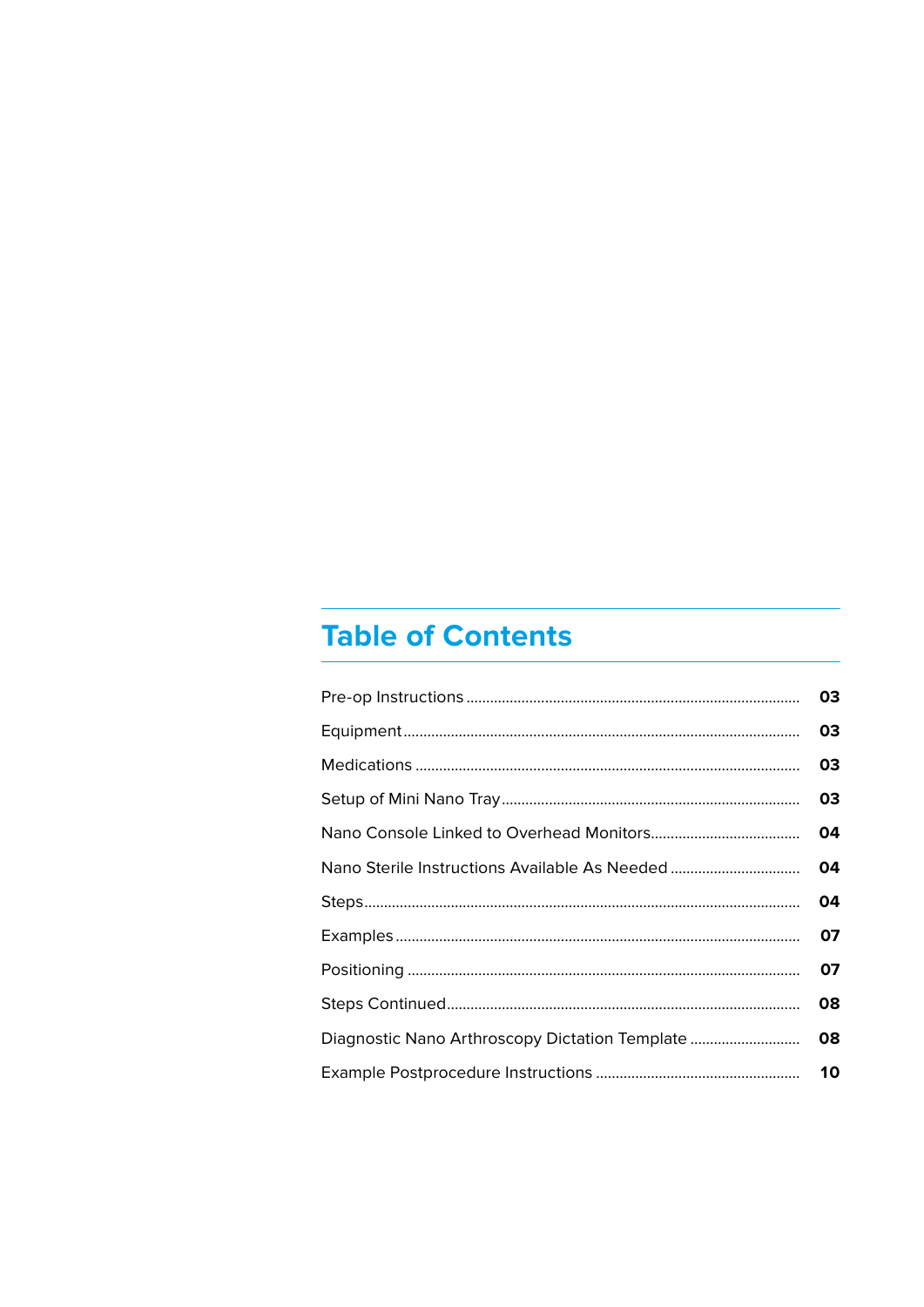# <span id="page-2-0"></span>Pre-op Instructions

#### NPO in case anesthesia is needed

#### Equipment

- **Standard OR draping**
- **Pump tubing**
- 1 L NS bag for standard cannula

## Medications

#### **Preprocedure**

- **No medications are required**
- Optional, for anxiety: 2 mg PO diazepam 30 minutes prior; may **repeat x1**

#### **Postprocedure**

- **OTC Tylenol<sup>®</sup> 650 mg PO q 6 hours PRN pain**
- **OTC** anti-inflammatory (eg, ibuprofen) as instructed per package **insert**

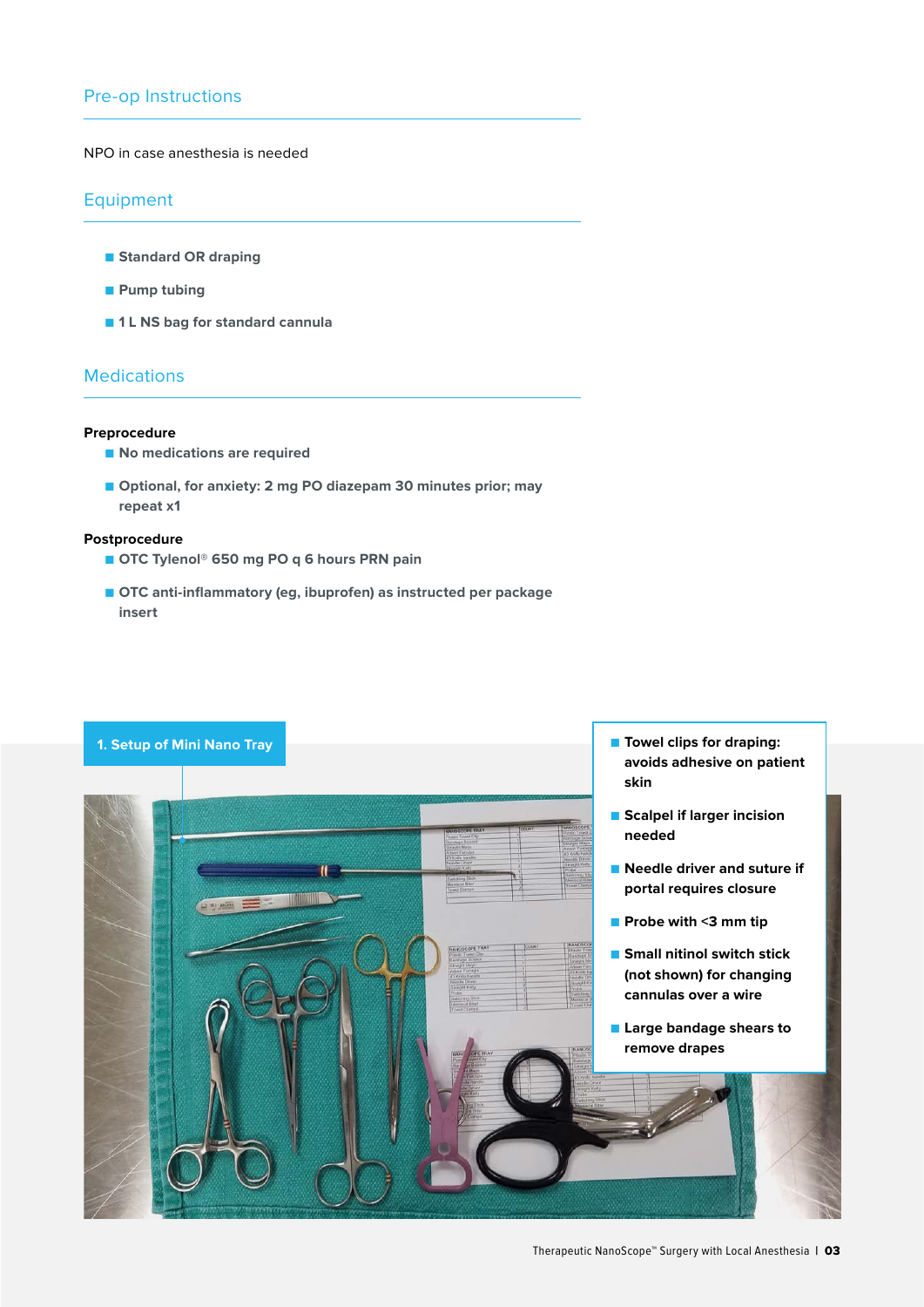# <span id="page-3-0"></span>3. Nano sterile instruments available as needed





- 1. Patient comes to OR with nursing staff
- 2. Confirm site and side
- 3. Single blue ¾ sheet drape up between patient and surgeon
- 4. Prep portal sites with ChloraPrep™\* stick
- 5. Place knee in position
	- a. 90° on the bed; sit on patient foot to maintain position
- 6. Mark patellar tendon or portal sites
	- a. 2 cm below the inferior pole of the patella i. 1 cm from tendon borders for notch and
		- condyle
		- ii. 2 cm from tendon borders for meniscus
- 7. 25 Ga or 28 Ga needle to inject 1 mL into the skin

8. 22 Ga needle to inject through a fat pad in a line toward the anticipated area of pathology; inject the remaining 8 mL; make a wheel along the joint line on both sides

- 9. Surgeon goes to scrub
- 10. Circulator performs standard prep

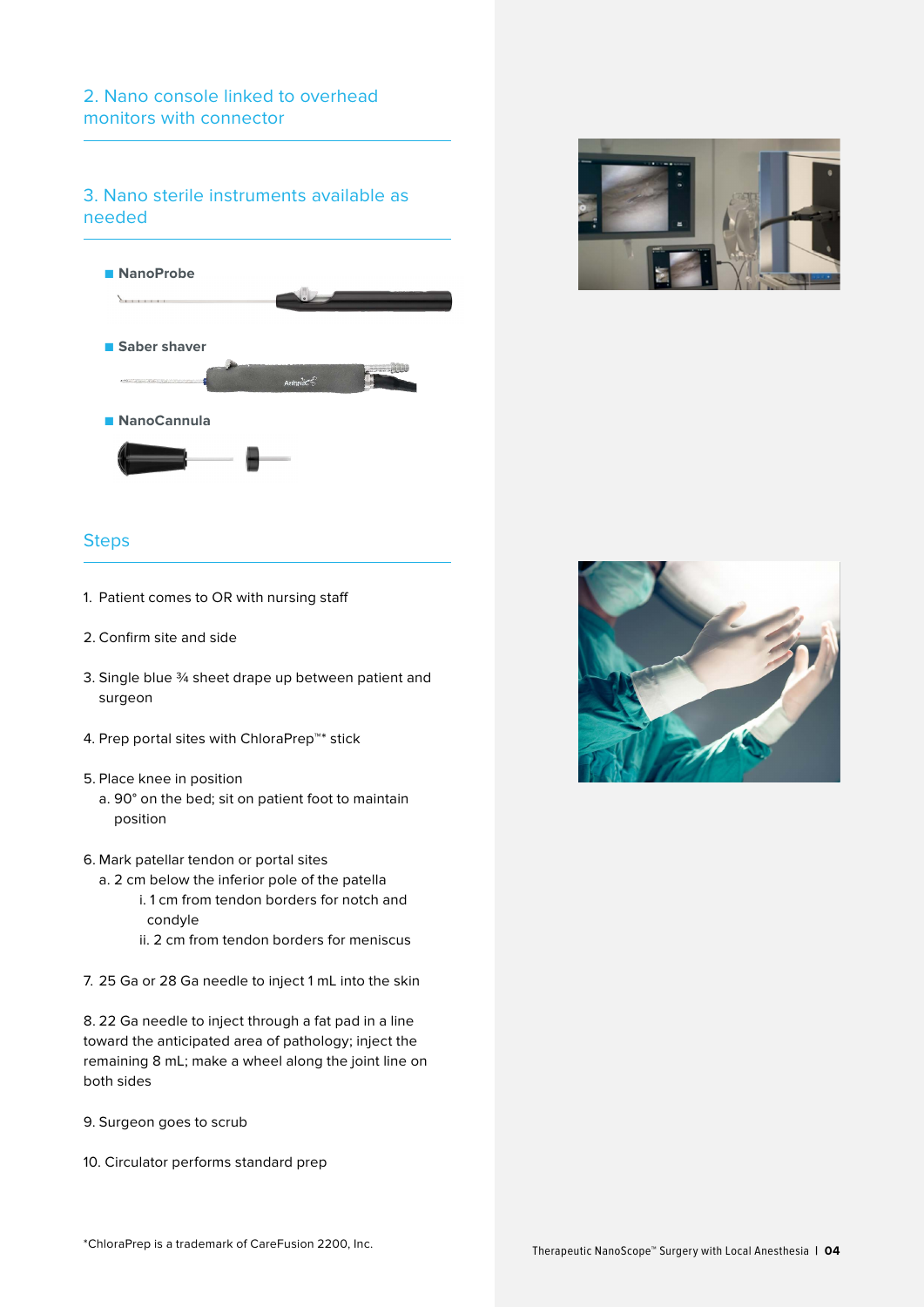# Steps (Cont.)

- 11. Surgeon and scrub tech
	- a. Place sterile towel and secure with clips
	- b. Sterile extremity drape
- 12. Staff prepares the tablet while local anesthetic sets in
	- a. Connect tablet
	- b. Input relevant information
	- c. Calibrate
	- d. Confirm the function of the camera
- 13. Lower room lights to improve the view
	- a. NanoScope™ system lighting is less bright than with standard arthroscopy
- 14. Insert trocar into the lateral portal site after testing for skin analgesia using a sharp trocar
	- a. Direct toward notch

15. Attach tubing and allow insufflation of knee with some fluid

16. Insert camera and conduct diagnostic scope with the camera alone

17. Make medial portal under direct visualization based on localization with a spinal needle (local anesthetic is applied to the area of the medial portal)

18. A simple probe may be used through the medial portal for use of further instrumentation once pathology is confirmed



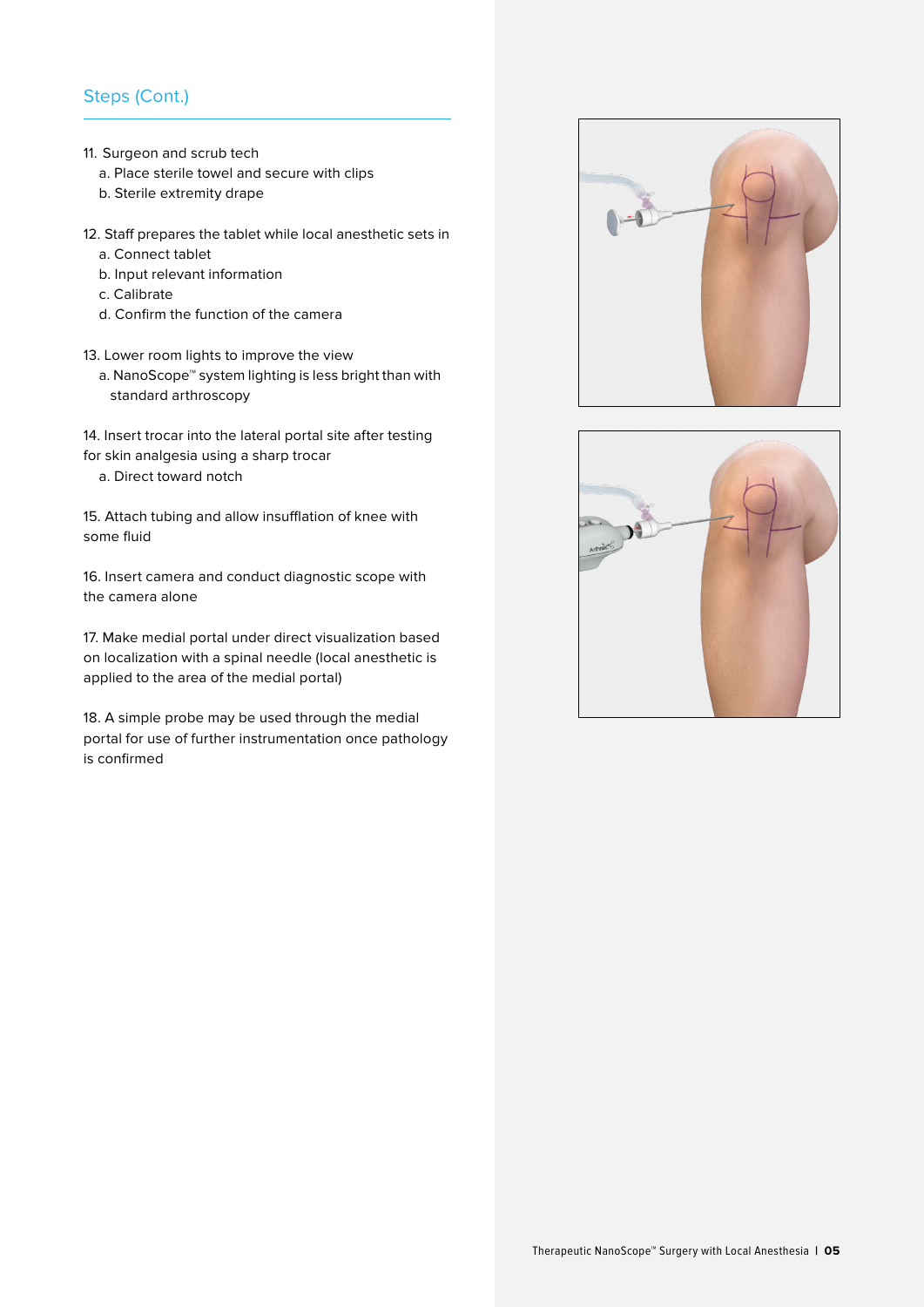# Steps (Cont.)

19. For the standard NanoScope™ system, resection work will typically require a separate inflow cannula to support shaving and resection

20. Inflow sheath should be placed peripherally in the compartment where the primary pathology is located

#### **Example: medial meniscal tear**

21. Insert medial trocar under direct visualization from a far medial position 2 cm more medial to the working medial portal, and use sharp trocar directing toward the notch

22. Move the inflow from the lateral sheath to the far medial sheath and open flow

23. Medial sheath may now be used as a probe or positioned near the posterior horn

24. Meniscal biter (NanoBiter) and shaver may now be used in and out of the medial portal as with standard arthroscopy







NanoBiter in the medial compartment



Saber shaver in the medial compartment



After meniscectomy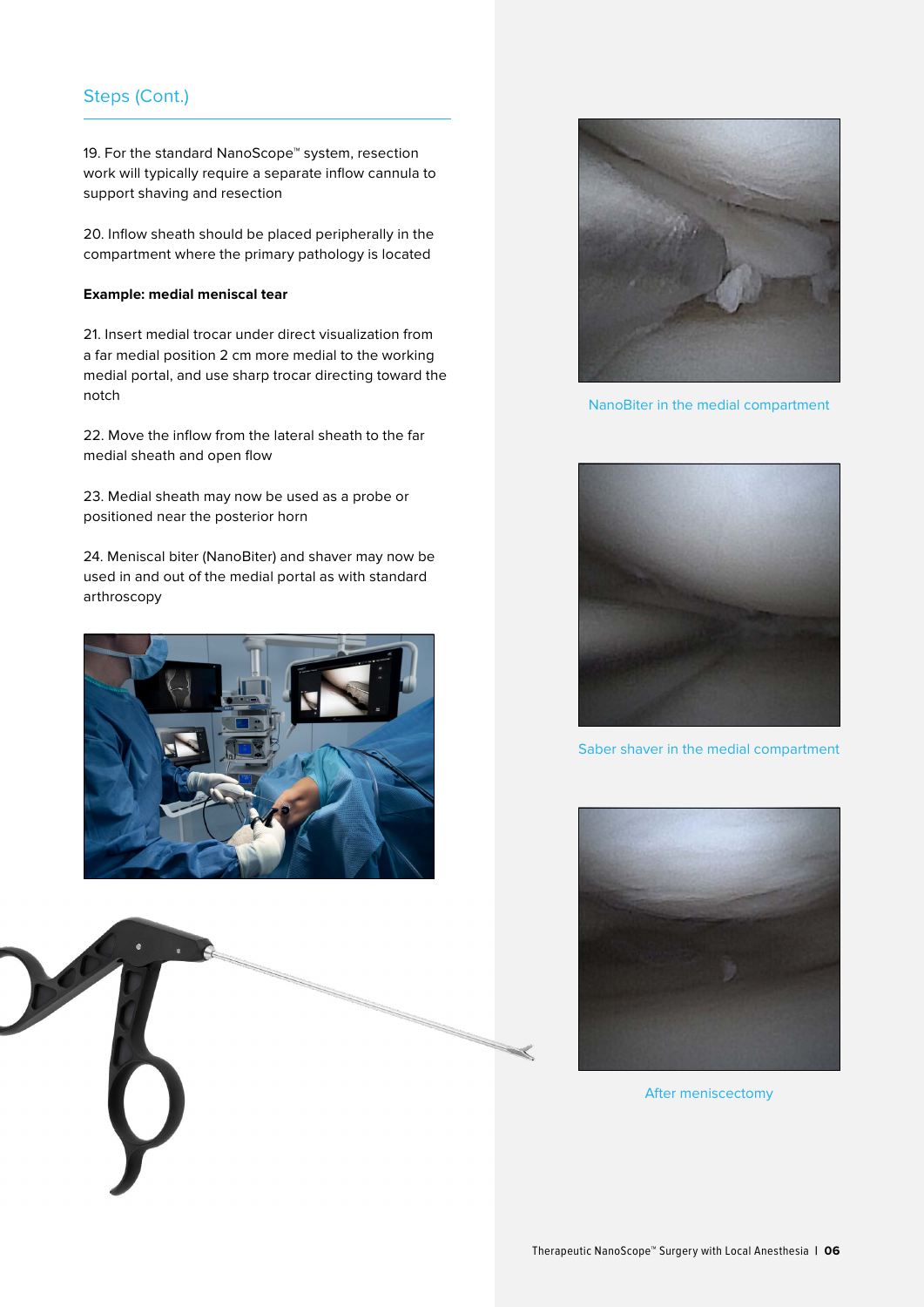#### <span id="page-6-0"></span>**Examples**

In the image to the right, the standard NanoScope™ inflow sheath is in the far medial portal directed into the notch (superior instrument), and a 3.5 mm shaver is in the standard medial portal debriding synovial overgrowth in the intercondylar notch. The inflow's location near the working instrument allows for preserved visualization during resection with good image resolution.

# **Positioning**

#### **Typical of standard arthroscopy with lateral post**

Medial compartment: gentle valgus is well tolerated

Patients with tight varus knees based on a preoperative exam or those expected to require MCL release may not be ideal candidates for nano arthroscopy with local anesthesia only; consider patient-specific anesthesia

- Lateral compartment: this is well tolerated
- Notch/condyles: knee remains at 90° off the edge of the bed

#### **Pathology by portal**

- ACL: lateral portal

- PCL: lateral portal

- Medial meniscus (anterior horn and body): lateral portal

- Medial meniscus (posterior horn and root): medial portal under valgus stress

- Lateral meniscus (anterior horn and body): medial portal

- Lateral meniscus (posterior horn and root): lateral portal

- Medial condyle: lateral portal 30° to 90° of flexion

- Lateral condyle: medial portal 30° to 90° of flexion

- Patellofemoral: knee in extension; consider accessory superior medial and/or superior lateral portals for the examination of gutters and suprapatellar pouch as needed

If difficult to evaluate the meniscal root from the contralateral portal, consider:

- using pre-bent 10° high-flow sheath
- gently bend the standard Nano sheath to 10°
- use a transpatellar tendon portal



Debridement of ACL Cyclops lesion



Arthrex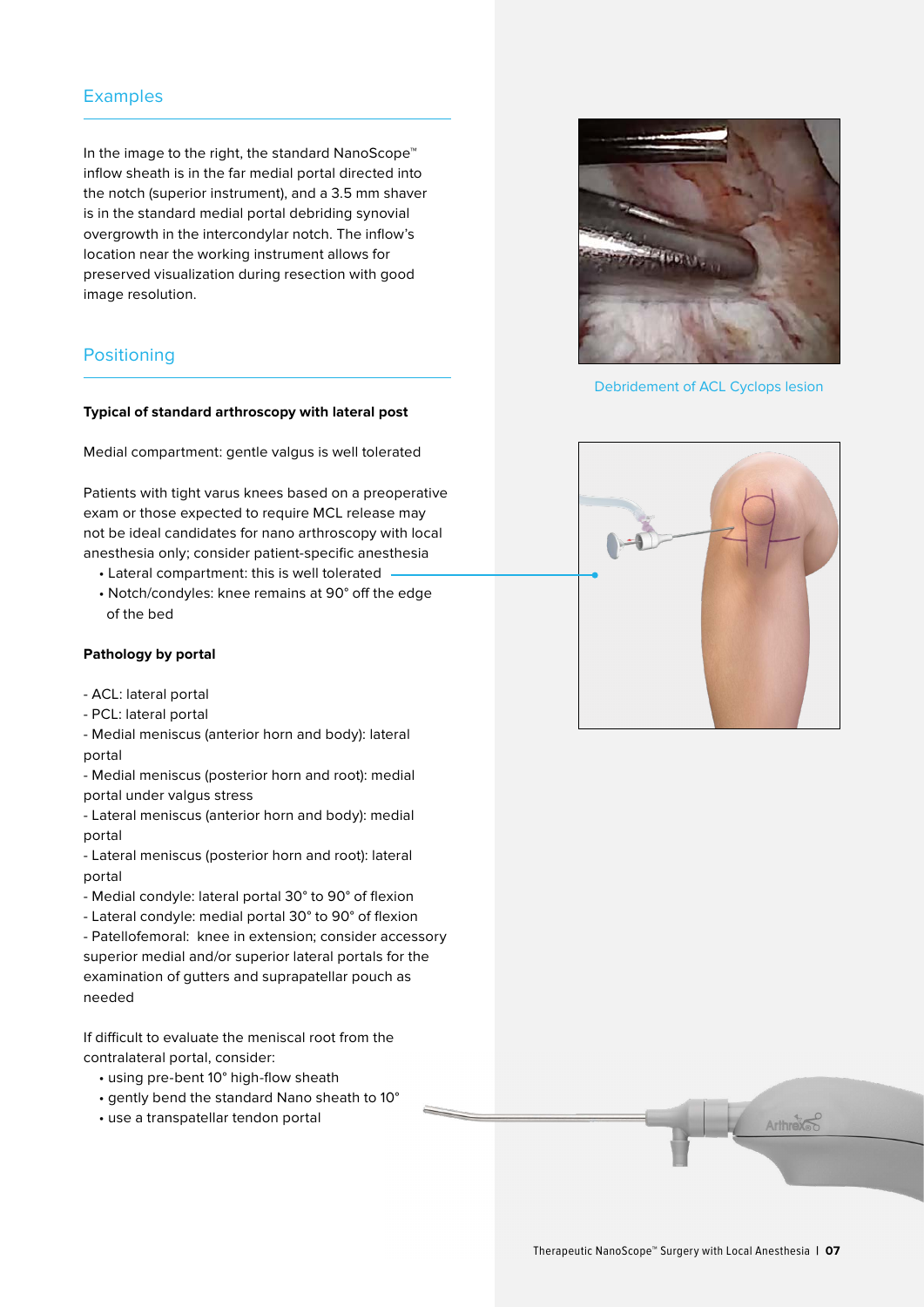# <span id="page-7-0"></span>Positioning (Cont.)

- 27. Obtain images
- 28. Remove camera
- 29. Manually express any excess fluid
- 30. Remove sheaths
- 31. Dermabond® over portal sites when dry
- 32. Place JumpStart® dressings
- 33. Upload images to PACS/Surgeon Vault® system

# Diagnostic Nano Arthroscopy Dictation Template:

|                     | Preoperative Diagnosis:                                          |  |
|---------------------|------------------------------------------------------------------|--|
|                     | Postoperative Diagnosis:                                         |  |
| Procedure Performed |                                                                  |  |
|                     | Nano arthroscopy                                                 |  |
|                     | With partial meniscectomy (29881)                                |  |
|                     | Partial medial and lateral<br>meniscectomies (29880)             |  |
|                     | Meniscal repair (29882)                                          |  |
|                     | 3 compartment synovectomy (29876)                                |  |
|                     | Chondroplasty (29877)                                            |  |
|                     | Removal of the loose body through a<br>separate incision (29874) |  |



| <b>Complications: None apparent</b> |                             |  |
|-------------------------------------|-----------------------------|--|
| Surgeon:                            |                             |  |
| Assistant:                          |                             |  |
| None                                | Anesthesiologist            |  |
| Local                               | Anesthesia                  |  |
| Normal                              | Complexity                  |  |
| N/A                                 | Devices and implants        |  |
| N/A                                 | Implant sheet reviewed      |  |
| None                                | <b>Estimated blood loss</b> |  |
| None                                | Specimen removed            |  |
| None                                | <b>Blood administered</b>   |  |
| None                                | Tourniquet time             |  |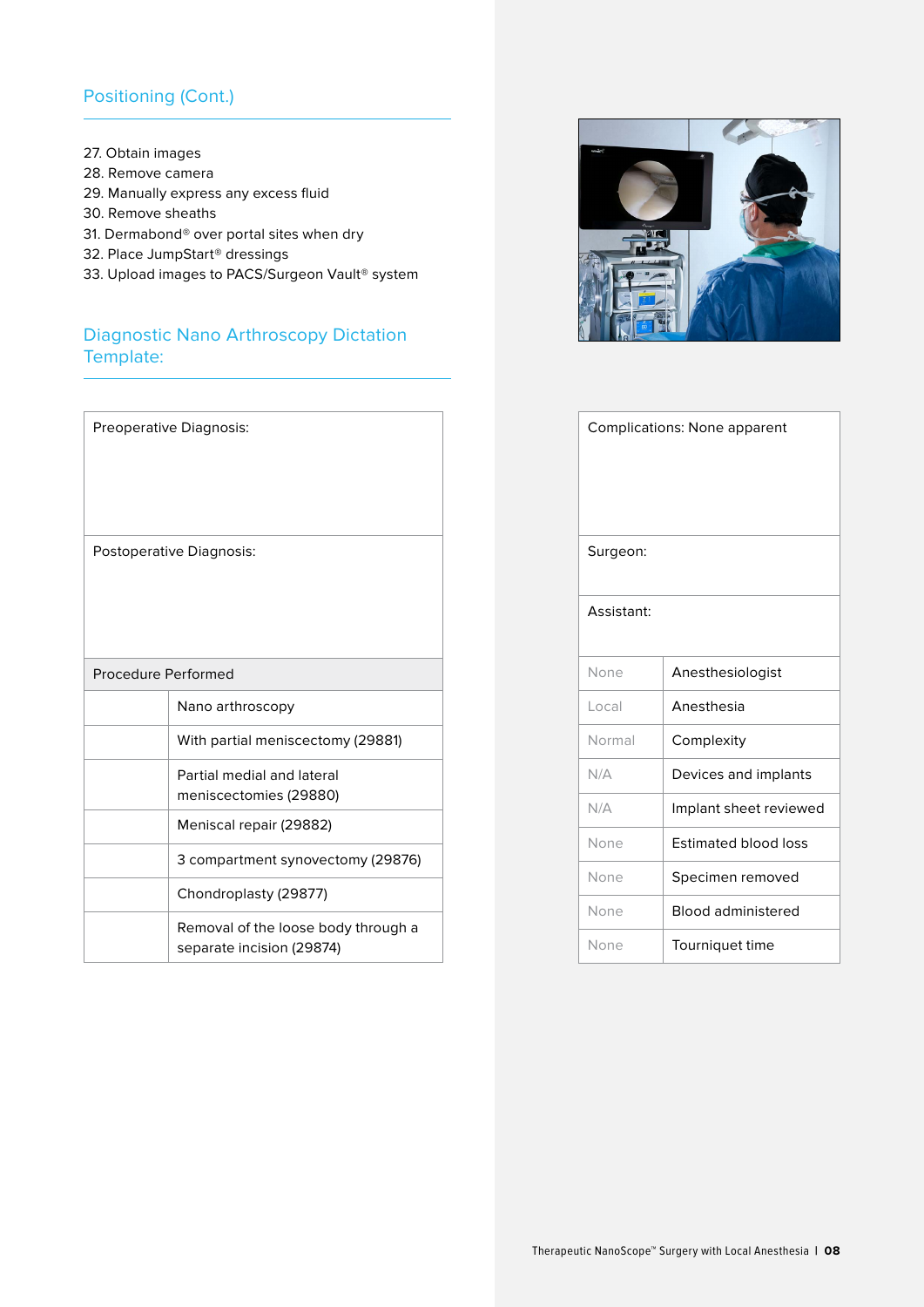# Diagnostic Nano Arthroscopy Dictation Template (Cont.)

#### Description of Procedure:

On the date of surgery, the patient was identified in the preoperative holding area. The surgical site was agreed upon, confirmed, and marked by the surgery team, nursing staff, and patient. I marked the operative side. The patient was taken to the operating room and a surgical time-out was performed. The patient was positioned supine on the operating table with attention paid to padding all bony prominences. A local anesthetic was administered. The limb was prepped and draped in the usual sterile fashion. The patient received antibiotic prophylaxis within 30 minutes of incision and mechanical DVT prophylaxis to the nonoperative leg.

Attention was first turned to the diagnostic portion of the procedure. Physical examination was performed which revealed [ ].

Diagnostic NanoScope arthroscopy was then undertaken. Portal sites were marked using anatomic landmarks. A suprapatellar, then lateral, and then medial viewing portal was established. A probe was introduced, and all structures were thoroughly probed and evaluated for pathology. Results of the diagnostic arthroscopy are as follows:

Suprapatellar pouch normal Patella normal Trochlea normal Medial femoral condyle normal Medial tibial plateau normal Lateral femoral condyle normal Lateral tibial plateau normal Medial meniscus normal Lateral meniscus normal Medial gutter normal Lateral gutter normal Notch normal ACL normal PCL normal

Attention was then turned to the therapeutic portion of the arthroscopic procedure.

(A curved shaver was introduced into the knee. A combination of shaver and biter was then used to perform a meniscectomy, removing enough meniscus to leave a stable base. Loose meniscal pieces were removed. Total meniscus resected at the deepest depth of resection was [ ].)

(Chondroplasty was performed with a mechanized shaver of the chondral damage noted above.)

The NanoScope was removed. The portals were closed with Dermabond and sterile dressings were placed. The patient was taken to the recovery room in good condition. Sponge needle counts were correct x2.

#### Postoperative Plan:

Date of discharge protocol with oral or over-the-counter analgesics. No restrictions. Begin physical therapy this week. Follow up in the clinic in 2 weeks to review arthroscopic findings.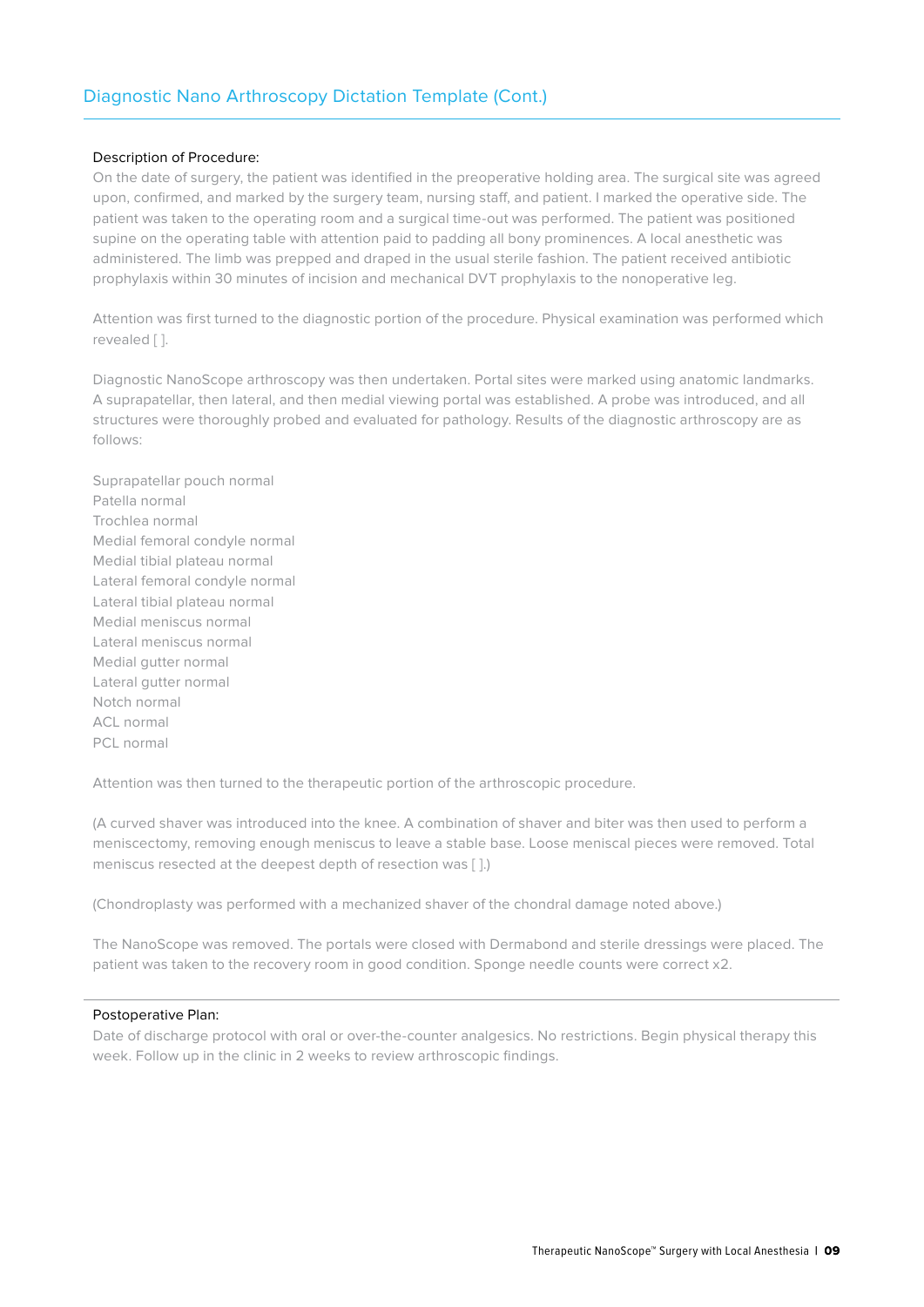#### **Postprocedure Instructions: Nano Arthroscopy of Knee**

#### <span id="page-9-0"></span>**Activity**

- You may put as much weight as comfortable on your leg.
- You may bend and straighten your knee as much as you like.
- Do not engage in prolonged periods of standing or walking the first day after surgery.
- Avoid long periods of sitting or long distance traveling for 2 weeks.

#### **Dressings and Incisions**

- The first 2 days after surgery, you can expect a small amount of red-tinged drainage on your dressings. This is normal.
- Please keep the dressing clean and dry; if you are going to shower/bathe, you must protect the dressing. You may not soak in a pool, lake, hot tub, or the ocean for 2 weeks.
- You may remove the BAND-AID® dressing 4 days after surgery.
- After 4, days you may apply BAND-AID dressings to the portals or leave them open to the air.
- Please do not use bacitracin or other ointments on the portals.

#### **Pain and Inflammation**

- Ice: You may apply ice bags wrapped in a dry towel as needed for pain relief and inflammation.
- Compression: Use an Ace™ wrap as needed to decrease swelling, but this is not required.
- Elevation: Keep your foot elevated above your heart if you have increased swelling or discomfort.
- Pain Medication: If you need pain medication, you may take Tylenol 500 mg to 650 mg every 4 to 6 hours as needed and as directed per the package insert. Do not take more than 3 grams or 3,000 mg in 24 hours.
- Anti-inflammatory medications (Ibuprofen, etc) may be taken as needed and as directed per the package insert.

#### **Emergencies**

- Please have someone stay with you for the first 24 hours after surgery
- Please call the clinic or the orthopedist on call if:
	- Drainage from the incision soaks the dressings and continues to drain after a bandage change
	- You develop a fever (>101.5˚) or chills
	- You experience leg or calf pain, leg swelling, or difficulty breathing

#### **Follow-up Care**

• Please schedule a follow-up visit to review your surgery 10 to 14 days postoperatively. You may choose to schedule a remote video or phone follow up at your discretion.